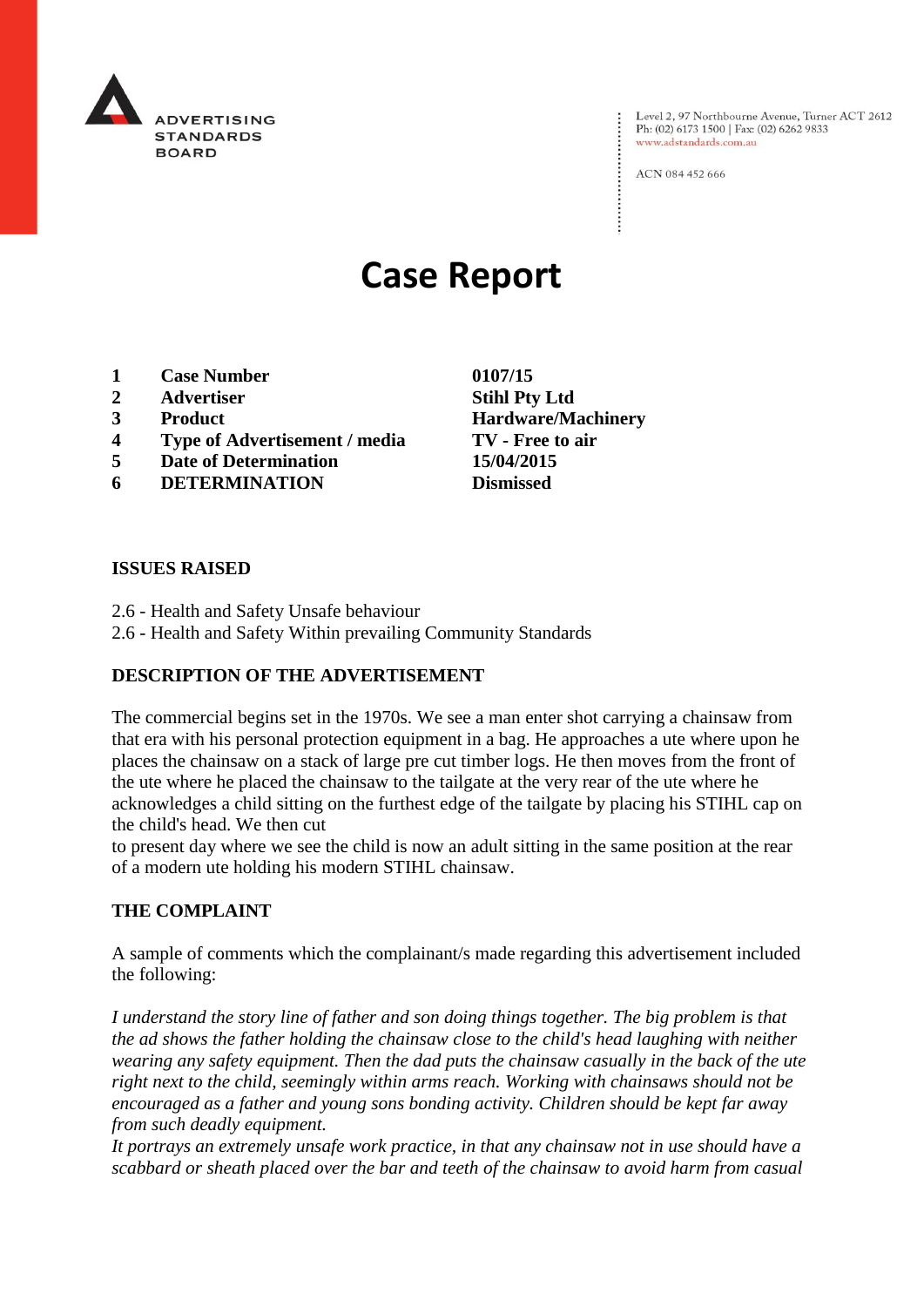*contact.*

*The fact that the naked chainsaw is placed casually on top of an unstable heap in the back of that utility displays a lack of consideration for basic health and safety requirements, and the presence of a young lad in that same utility back adds a great deal more concern.*

### **THE ADVERTISER'S RESPONSE**

Comments which the advertiser made in response to the complainant/s regarding this advertisement include the following:

*In response to this claim that we breached section 2 of the AANA Code of Ethics:*

*2.1 Discrimination and vilification – we have not breached*

*2.2 Exploitive and Degrading - we have not breached* 

*2.3 Violence - we have not breached*

*2.4 Sex, sexuality and nudity - we have not breached*

*2.5 Language - we have not breached*

*2.6 Health and Safety- Advertising or Marketing Communications shall not depict material contrary to Prevailing Community Standards on health and safety.* 

*As a company we take safety very seriously and in producing this commercial we took steps to ensure we complied with the 2.6 Health and Safety code.*

*The complaint suggests that 'a man displays a STIHL chainsaw and then casually places that unshielded chainsaw on top of an unstable pile of material in the back of a utility, in which a young lad is also sitting"*

*Firstly- it is clear to see the chainsaw is not running and therefore poses little risk of harm . Secondly - the chainsaw was placed between 2 large logs of wood securing it in position and making it incapable of being dislodged and becoming a potential risk.*

*Thirdly – the young lad is positioned at the furthest possible distance - 1 metre from the chainsaw - seated on the tailgate. Furthermore in between the child and the chainsaw are more large logs of wood and a tarpaulin creating a safety barrier.*

## **THE DETERMINATION**

The Advertising Standards Board ("Board") considered whether this advertisement breaches Section 2 of the Advertiser Code of Ethics (the "Code").

The Board noted the complainants' concerns that the advertisement features a chainsaw, without protective sheath, placed on the back of a ute next to a young boy which is dangerous and contrary to prevailing community standards on safe working practice.

The Board viewed the advertisement and noted the advertiser's response.